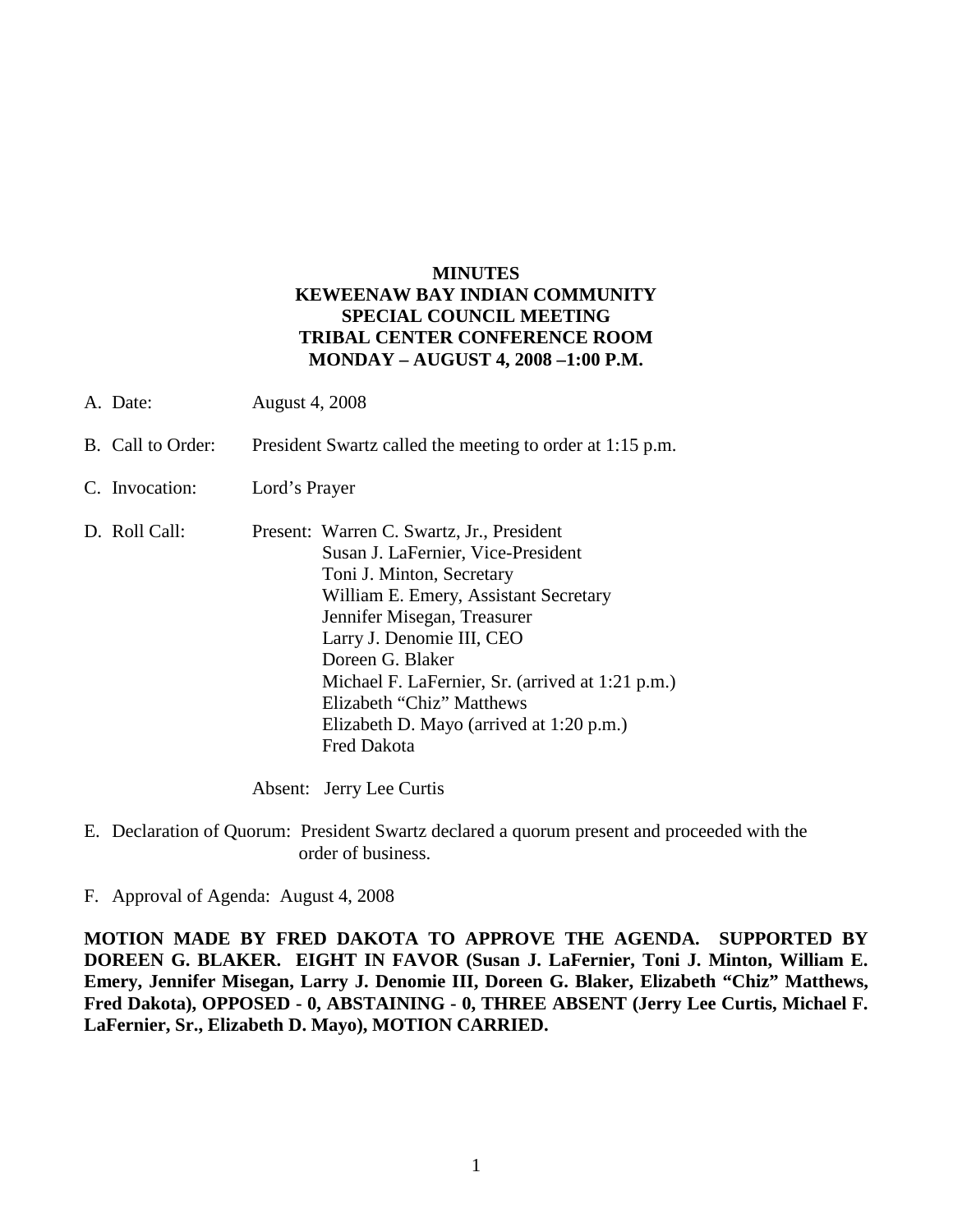- G. For Your Information:
	- 1. A copy of OCC Board of Regents By-Laws (Revised 3/20/08)
- H. New Business:
	- 1. Jason Ayres, Realty Officer Resolution KB-1625-2008 Jeff Mayo Residential Lease

## **Elizabeth Mayo arrived at 1:20 p.m.**

**MOTION MADE BY WILLIAM E. EMERY TO APPROVE RESOLUTION KB-1625-2008 JEFF MAYO RESIDENTIAL LEASE. SUPPORTED BY FRED DAKOTA. EIGHT IN FAVOR (Susan J. LaFernier, Toni J. Minton, William E. Emery, Jennifer Misegan, Larry J. Denomie III, Doreen G. Blaker, Elizabeth "Chiz" Matthews, Fred Dakota), OPPOSED - 0, ONE ABSTAINING (Elizabeth D. Mayo), TWO ABSENT (Jerry Lee Curtis, Michael F. LaFernier, Sr.), MOTION CARRIED.**

## **Mike LaFernier arrived at 1:21 p.m.**

2. Summer Cohen, THPO/Kristen Carroll, Ph.D., Assistant Professor of Anthropology at NMU/Joe Jacker/Chuck Brumleve – Resolution KB-1626-2008 – Support of NMU and Kristen Carroll in the nomination of Migizii wa sin (Eagle Rock) as a Traditional Cultural Property to the National Register for Historic Places

**MOTION MADE BY TONI J. MINTON TO APPROVE RESOLUTION KB-1626-2008, SUPPORT OF NMU AND KRISTEN CARROLL IN THE NOMINATION OF MIGIZII WA SIN AS A TRADITIONAL CULTURAL PROPERTY TO THE NATIONAL REGISTER FOR HISTORIC PLACES. SUPPORTED BY SUSAN J. LAFERNIER. TEN IN FAVOR (Susan J. LaFernier, Toni J. Minton, William E. Emery, Jennifer Misegan, Larry J. Denomie III, Doreen G. Blaker, Michael F. LaFernier, Sr., Elizabeth "Chiz" Matthews, Elizabeth D. Mayo, Fred Dakota), OPPOSED - 0, ABSTAINING – 0, ONE ABSENT (Jerry Lee Curtis), MOTION CARRIED.**

- I. Closed Session:
	- 1. Larry Denomie III, CEO/David Haataja/John Mantila
	- 2. Gregg Nominelli, Economic Developer First Step Renewal Agreement Business Counseling
	- 3. David Osmak, BIA Forester Resolution KB-1624-2008 Helene Welsh Timber Sale Timber Contract with Louisiana Pacific
	- 4. Toni Minton, Secretary Bay Mills Community College MOU and Services Agreements
	- 5. Jennifer Misegan, Treasurer
	- 6. Susan LaFernier, Vice-President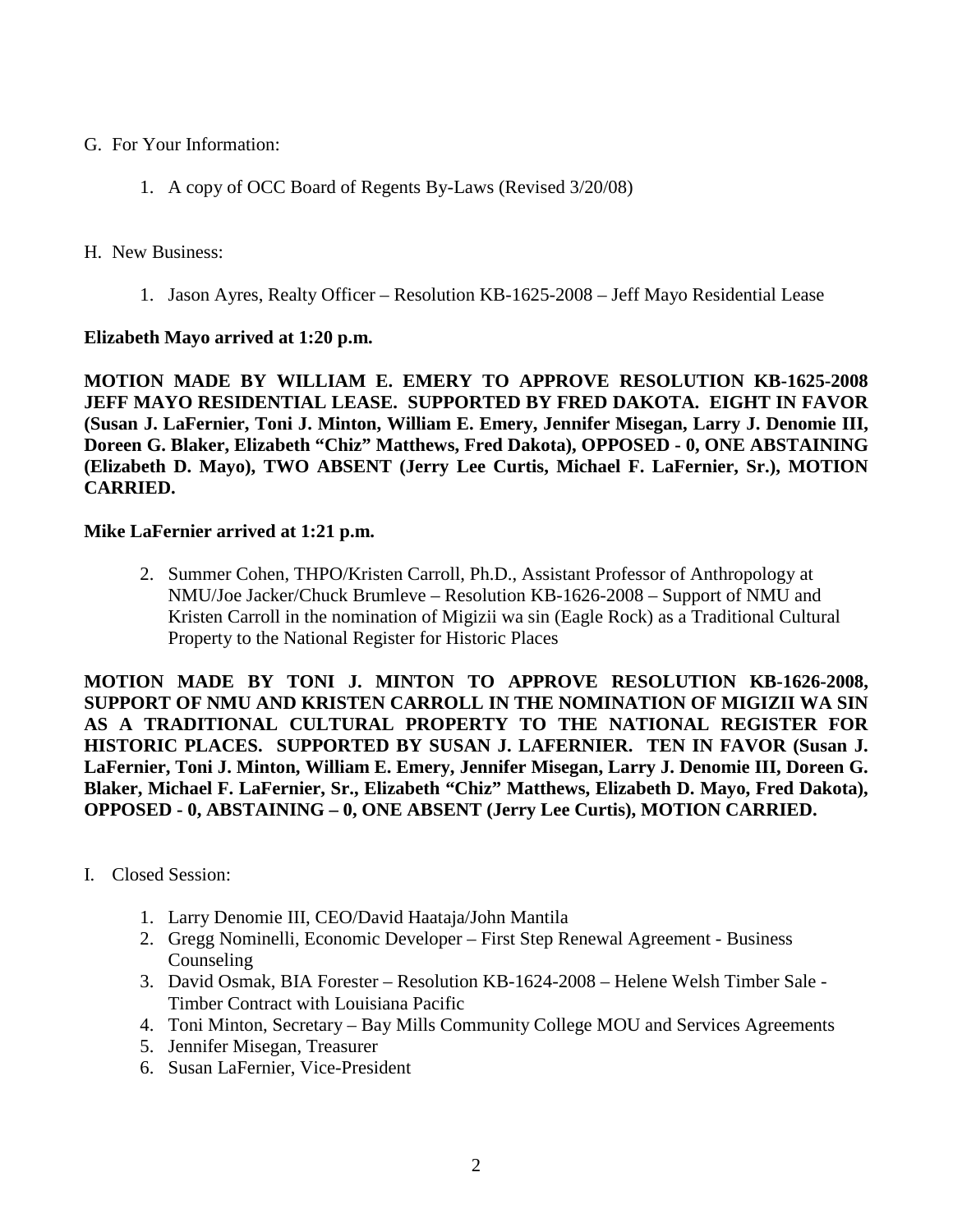**MOTION MADE BY TONI J. MINTON TO GO INTO CLOSED SESSION AT 1:45 P.M. SUPPORTED BY JENNIFER MISEGAN. EIGHT IN FAVOR (Susan J. LaFernier, Toni J. Minton, William E. Emery, Jennifer Misegan, Larry J. Denomie III, Doreen G. Blaker, Michael F. LaFernier, Sr., Elizabeth "Chiz" Matthews), TWO OPPOSED (Elizabeth D. Mayo, Fred Dakota), ABSTAINING - 0, ONE ABSENT (Jerry Lee Curtis), MOTION CARRIED.**

**Break: 2:34 – 2:45 p.m.**

**MOTION MADE BY DOREEN G. BLAKER TO GO INTO OPEN SESSION AT 4:24 P.M. SUPPORTED BY WILLIAM E. EMERY. TEN IN FAVOR (Susan J. LaFernier, Toni J. Minton, William E. Emery, Jennifer Misegan, Larry J. Denomie III, Doreen G. Blaker, Michael F. LaFernier, Sr., Elizabeth "Chiz" Matthews, Elizabeth D. Mayo, Fred Dakota), OPPOSED - 0, ABSTAINING - 0, ONE ABSENT (Jerry Lee Curtis), MOTION CARRIED.**

Michigan's Small Business & Technology Development Center Network Agreement-

**MOTION MADE BY ELIZABETH "CHIZ" MATTHEWS TO APPROVE THE AGREEMENT BETWEEN MICHIGAN WORKS JOB FORCE BOARD REGION ONE, MICHIGAN'S SMALL BUSINESS AND TECHNOLOGY DEVELOPMENT CENTER NETWORK AND THE KEWEENAW BAY INDIAN COMMUNITY, EFFECTIVE AUGUST 1, 2008, CONTINGENT UPON THE ATTORNEY'S REVIEW. SUPPORTED BY DOREEN G. BLAKER. TEN IN FAVOR (Susan J. LaFernier, Toni J. Minton, William E. Emery, Jennifer Misegan, Larry J. Denomie III, Doreen G. Blaker, Michael F. LaFernier, Sr., Elizabeth "Chiz" Matthews, Elizabeth D. Mayo, Fred Dakota), OPPOSED - 0, ABSTAINING - 0, ONE ABSENT (Jerry Lee Curtis), MOTION CARRIED.**

BMCC MOU for Nishnaabemwin Pane Immersion Program - Effective September 1, 2008

**MOTION MADE BY JENNIFER MISEGAN TO APPROVE THE MEMORANDUM OF UNDERSTANDING BETWEEN THE BAY MILLS COMMUNITY COLLEGE AND THE KEWEENAW BAY INDIAN COMMUNITY TO SUPPORT THE NISHNAABEMWIN PANE IMMERSION PROGRAM. SUPPORTED BY ELIZABETH "CHIZ" MATTHEWS. SEVEN IN FAVOR (Susan J. LaFernier, Toni J. Minton, Jennifer Misegan, Larry J. Denomie III, Doreen G. Blaker, Michael F. LaFernier, Sr., Elizabeth "Chiz" Matthews), TWO OPPOSED (Elizabeth D. Mayo, Fred Dakota), ONE ABSTAINING (William E. Emery), ONE ABSENT (Jerry Lee Curtis), MOTION CARRIED.**

Resolution KB-1624-2008 – Helene Welsh Restricted Lands Timber Sale-

**MOTION MADE BY DOREEN G. BLAKER TO APPROVE RESOLUTION KB-1624-2008. SUPPORTED BY SUSAN J. LAFERNIER. NINE IN FAVOR (Susan J. LaFernier, Toni J. Minton, William E. Emery, Jennifer Misegan, Larry J. Denomie III, Doreen G. Blaker, Michael F. LaFernier, Sr., Elizabeth "Chiz" Matthews, Elizabeth D. Mayo), ONE OPPOSED (Fred Dakota), ABSTAINING - 0, ONE ABSENT (Jerry Lee Curtis), MOTION CARRIED.**